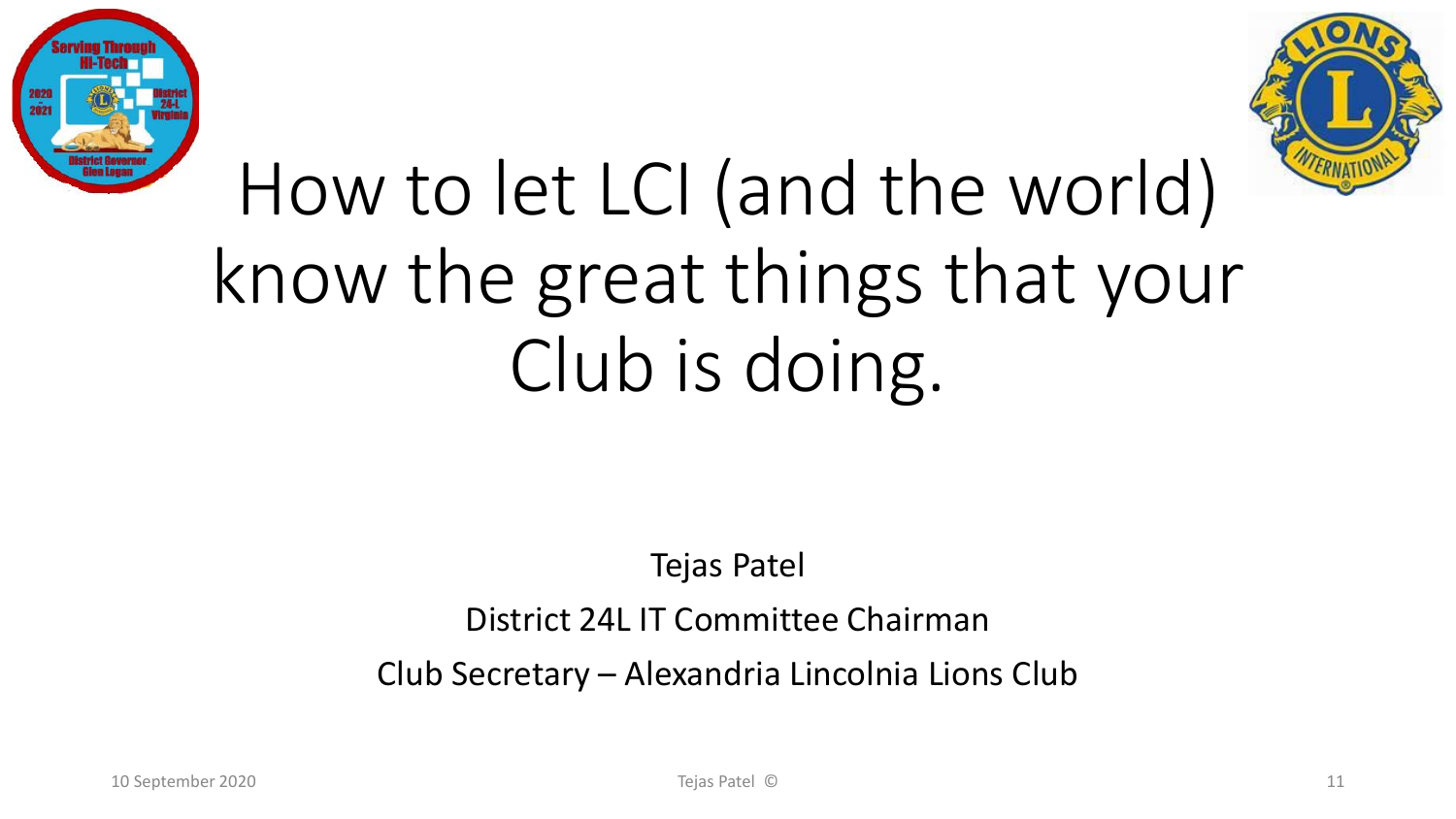

### Agenda



- Introduction
- Why MyLion?
- Objectives
- Purpose/Goals
- Sample Entries
- Recap
- Q&A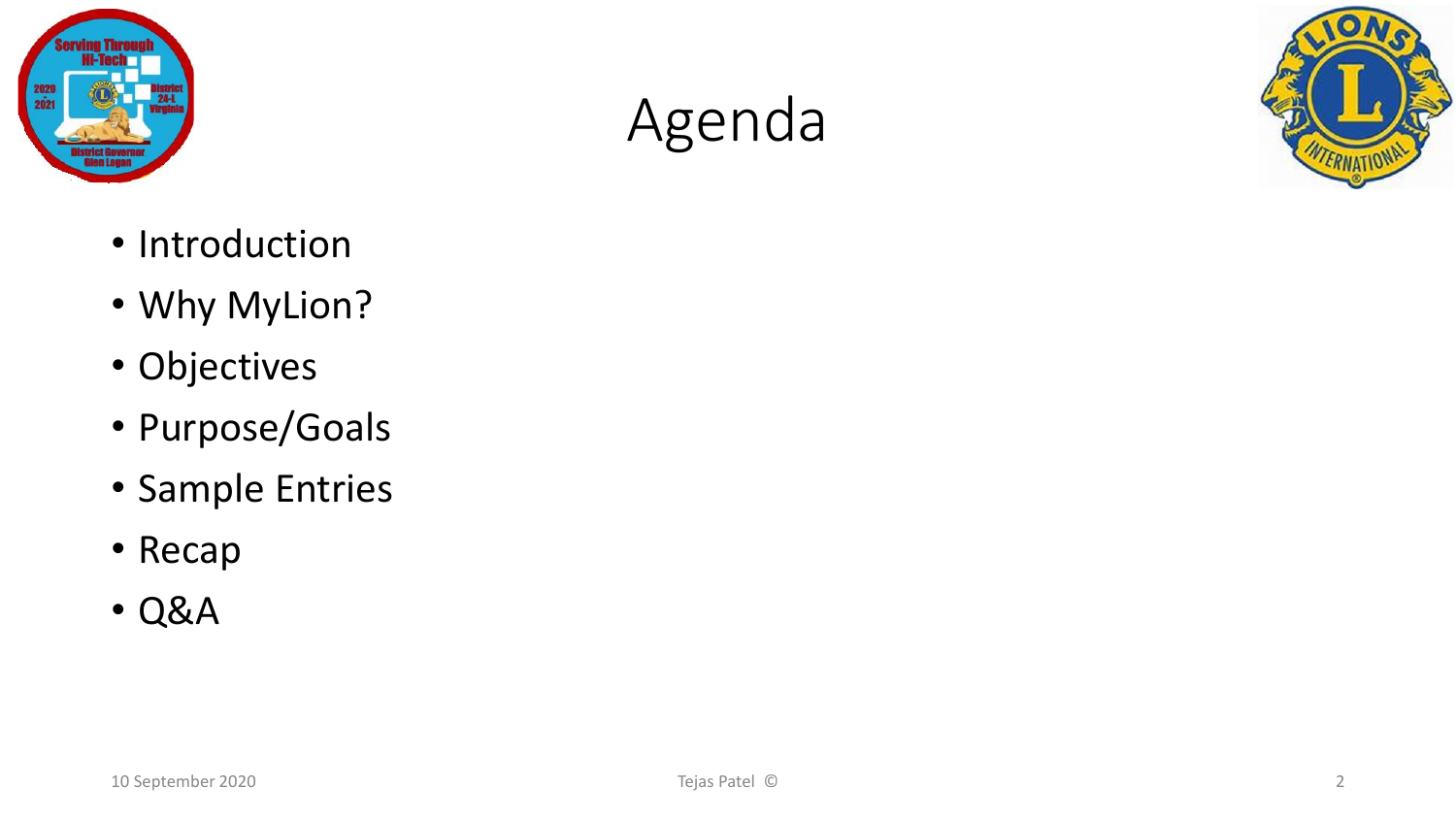

## Accessing MyLion



- Open a new Web Browser (recommend using Google Chrome)
- Type "app.mylion.org" into the web browser address
- The website will automatically go to the login site.
	- Register: If you have not registered previously, please register.
	- Sign In: If you have previously registered, please sign-in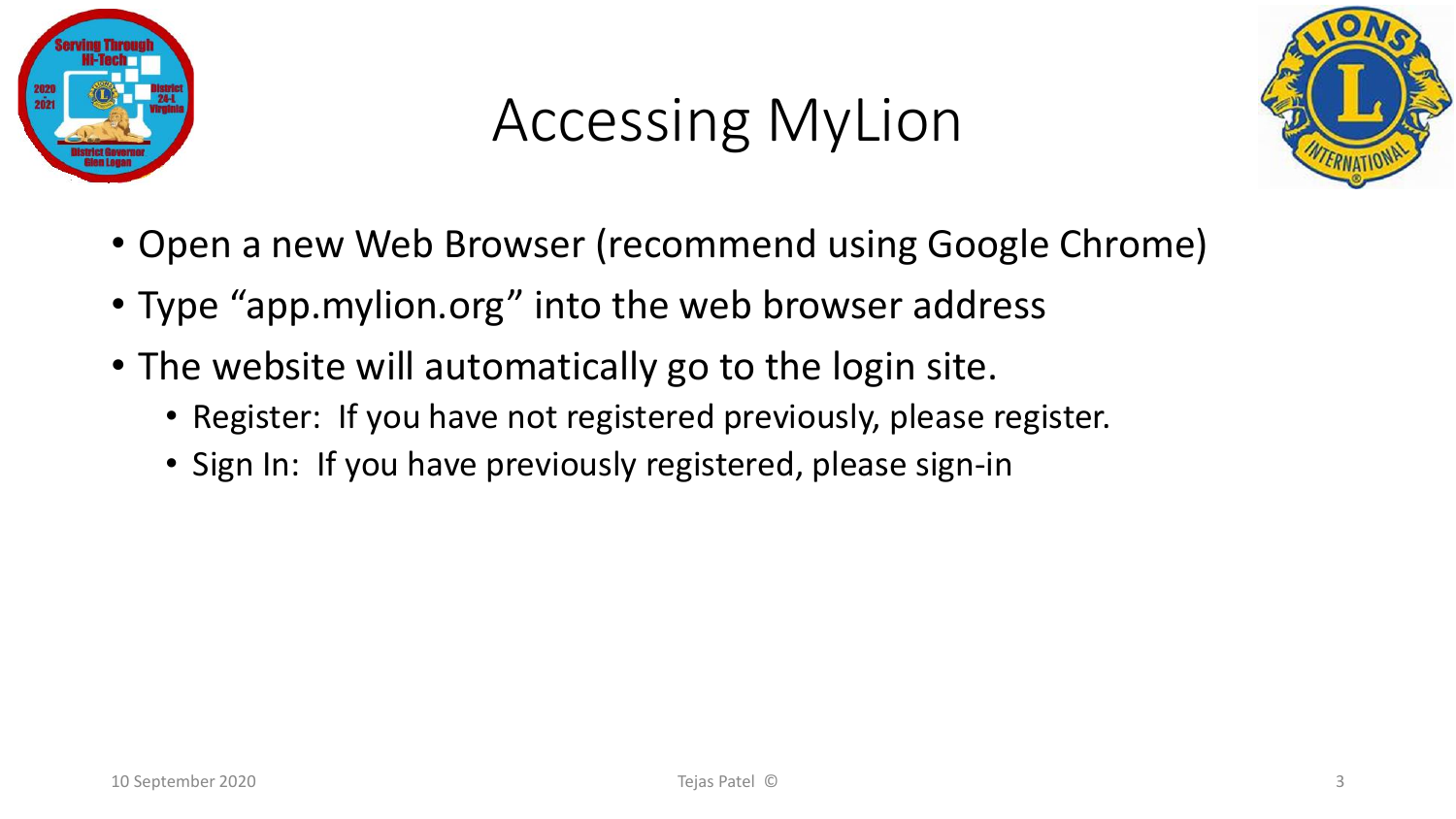

## Objectives



- Provide strategic background on why it is important to enter Club activities into MyLion.
- Provide details on how to accurately enter a new activity into MyLion.
- Provide details on how to see activities that are being done by other Clubs and within the District.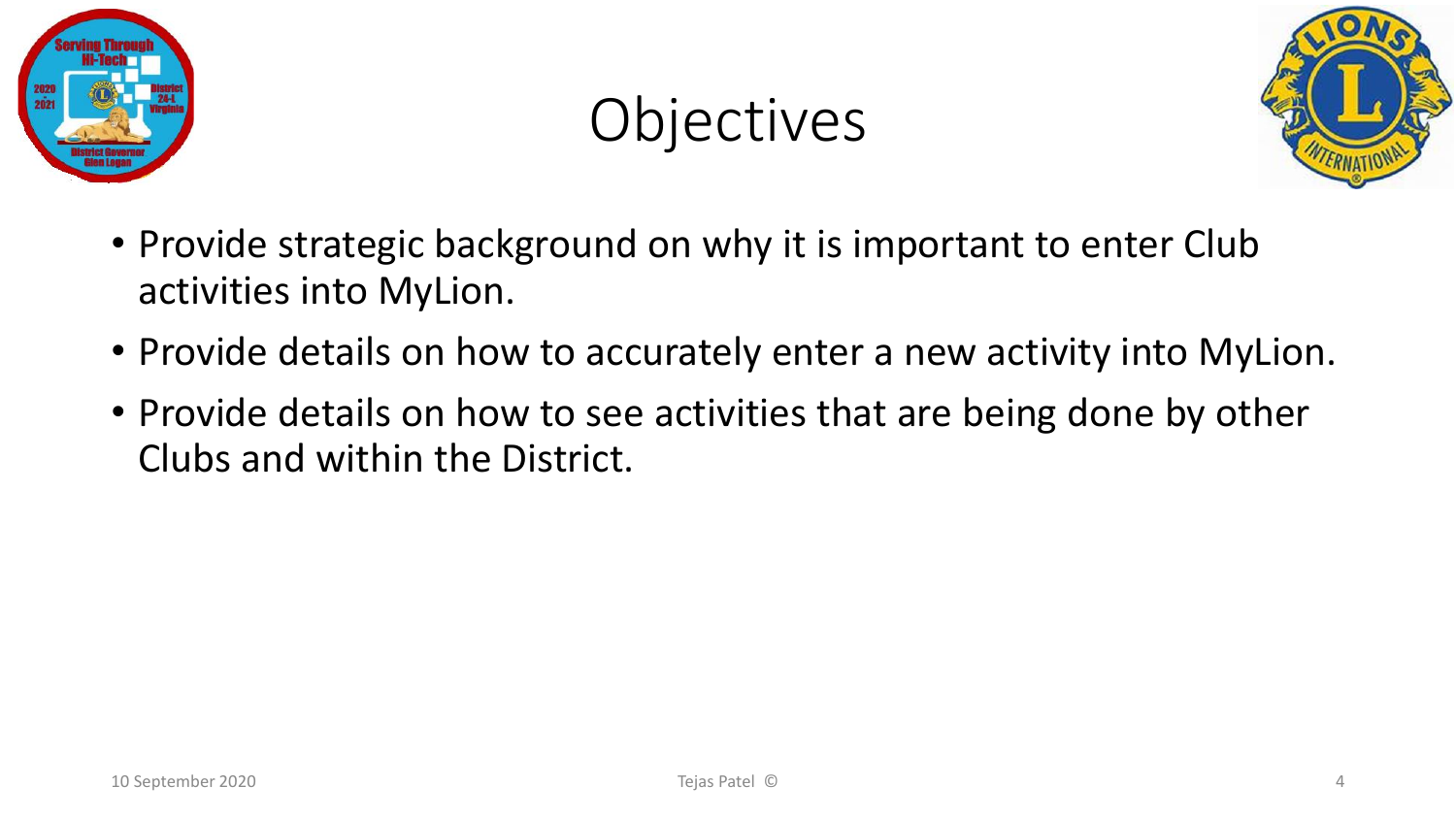### **Welcome to your Lion Account**

We have a new universal login system. Your Lion Account usemame and password allows you access to all Lions applications: MyLCI, MyLion, Shop and Insights. MyLCI users who do not have a MyLion username and password- register for your Lion Account today!



Powered by Lions Clubs International © 2019 Lions Clubs International. 300 W. 22nd Street, Oak Brook, IL 60523-8842

Privacy Policy | Terms of Use

Do you have the mobile app? Download it here.

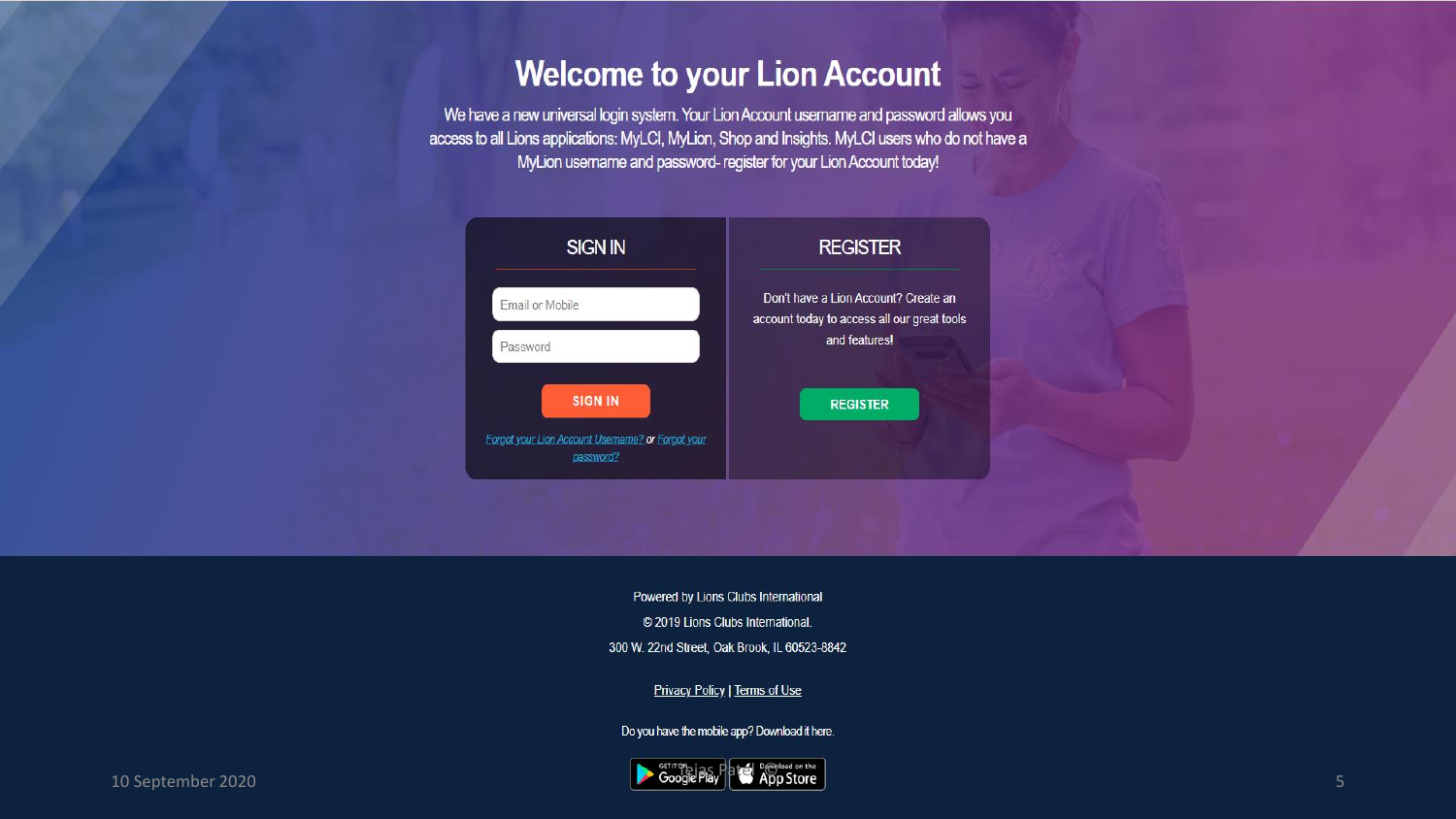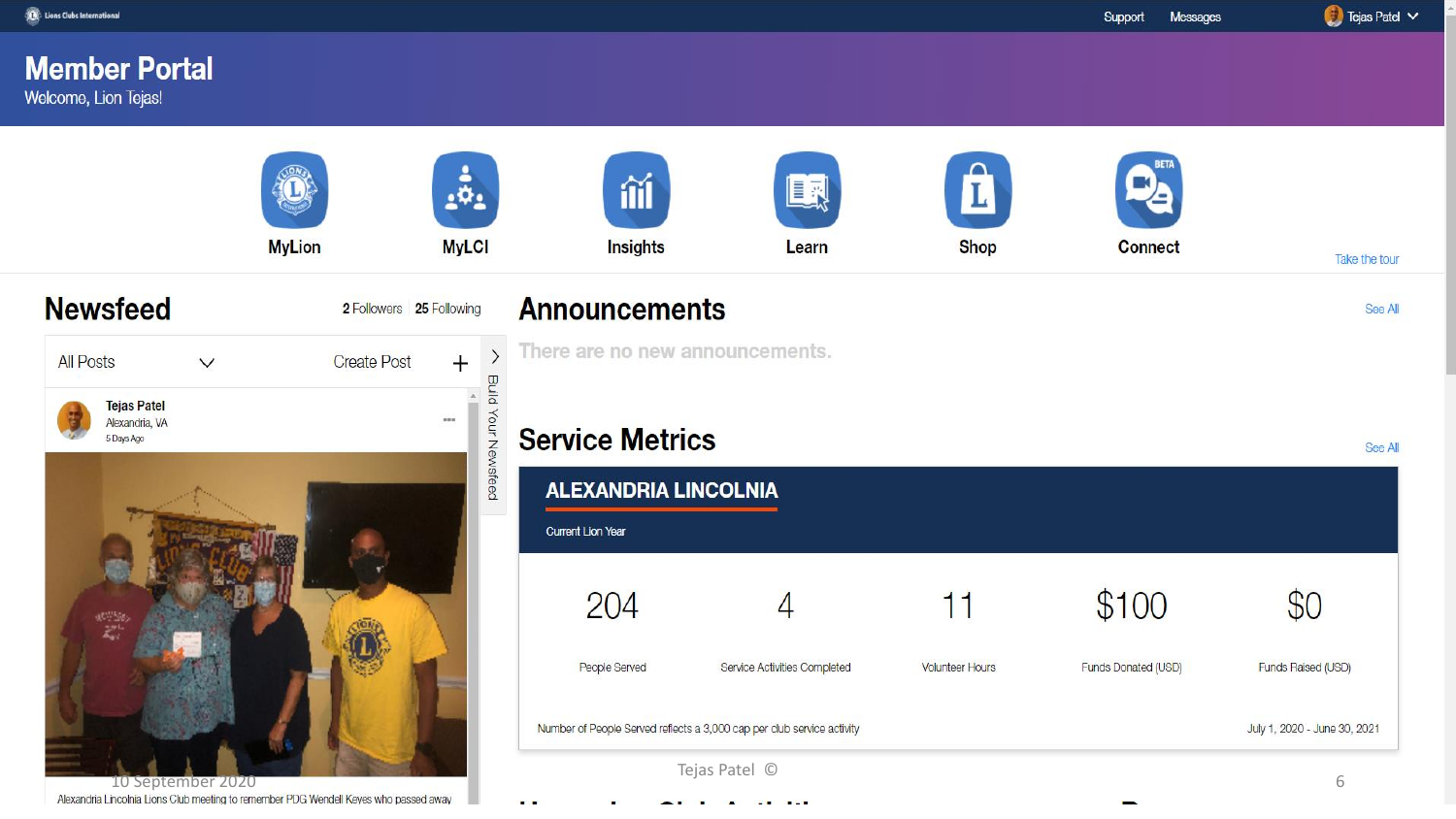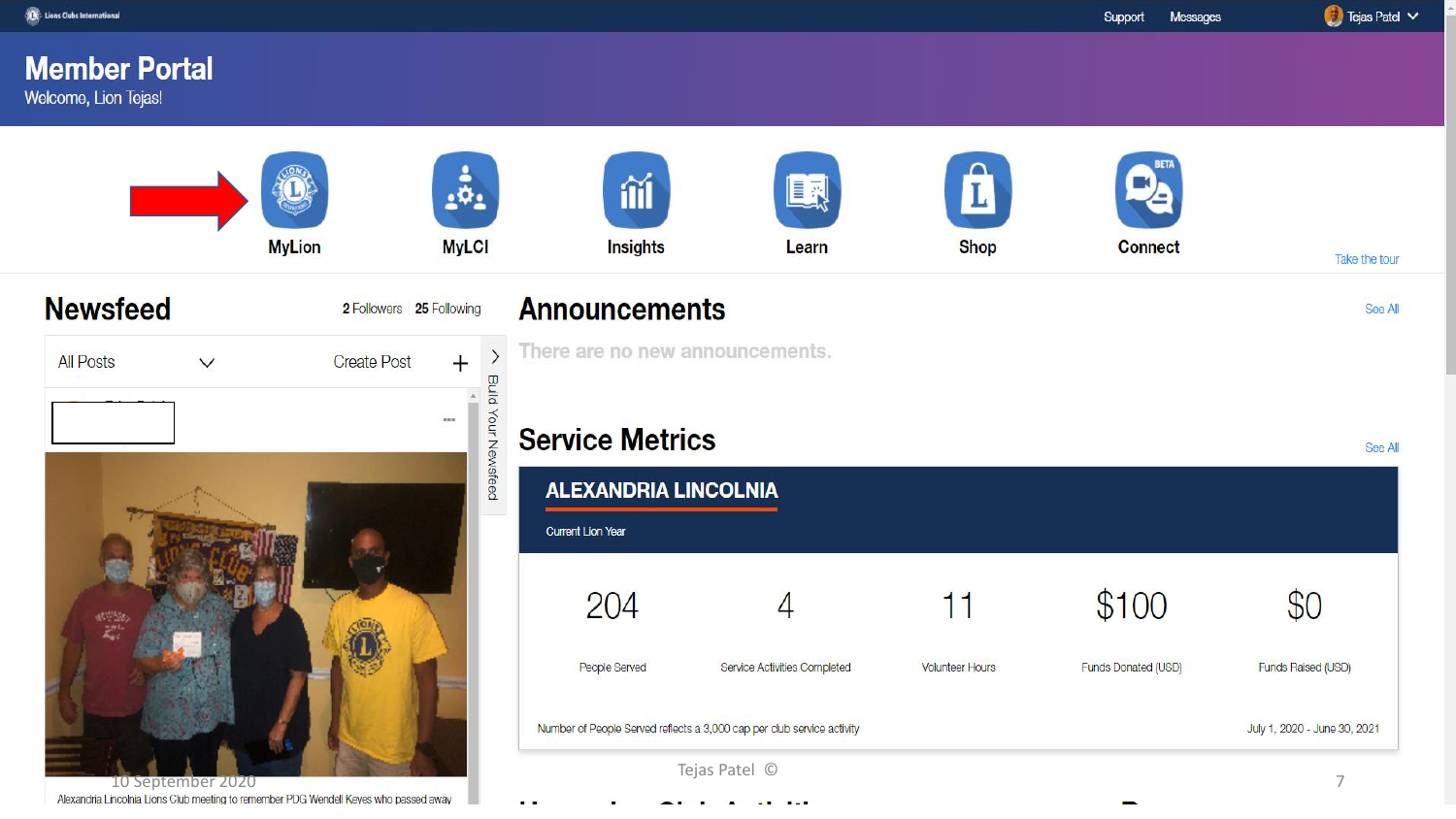

Plan Future Activity



**Metrics** 

**Activities** 

### **ALEXANDRIA LINCOLNIA**

204

People Served >

Service Activities Completed >



Funds Donated >

Home

Number of People Served reflects a 3,000 cap per club service activity

Current LCI Fiscal Year

Report Past Activity

### **Signature Activities**



### **Upcoming Activities**

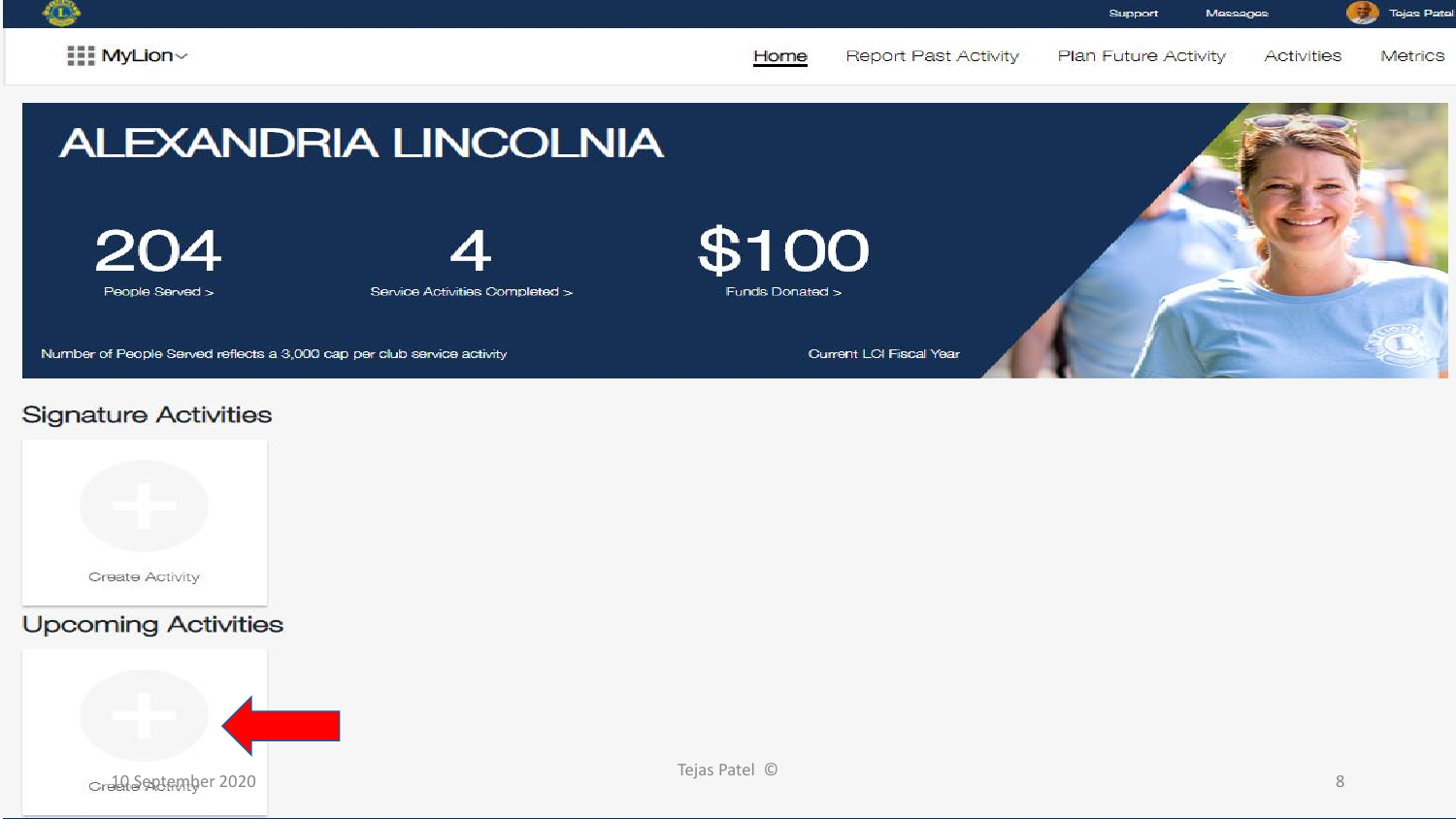

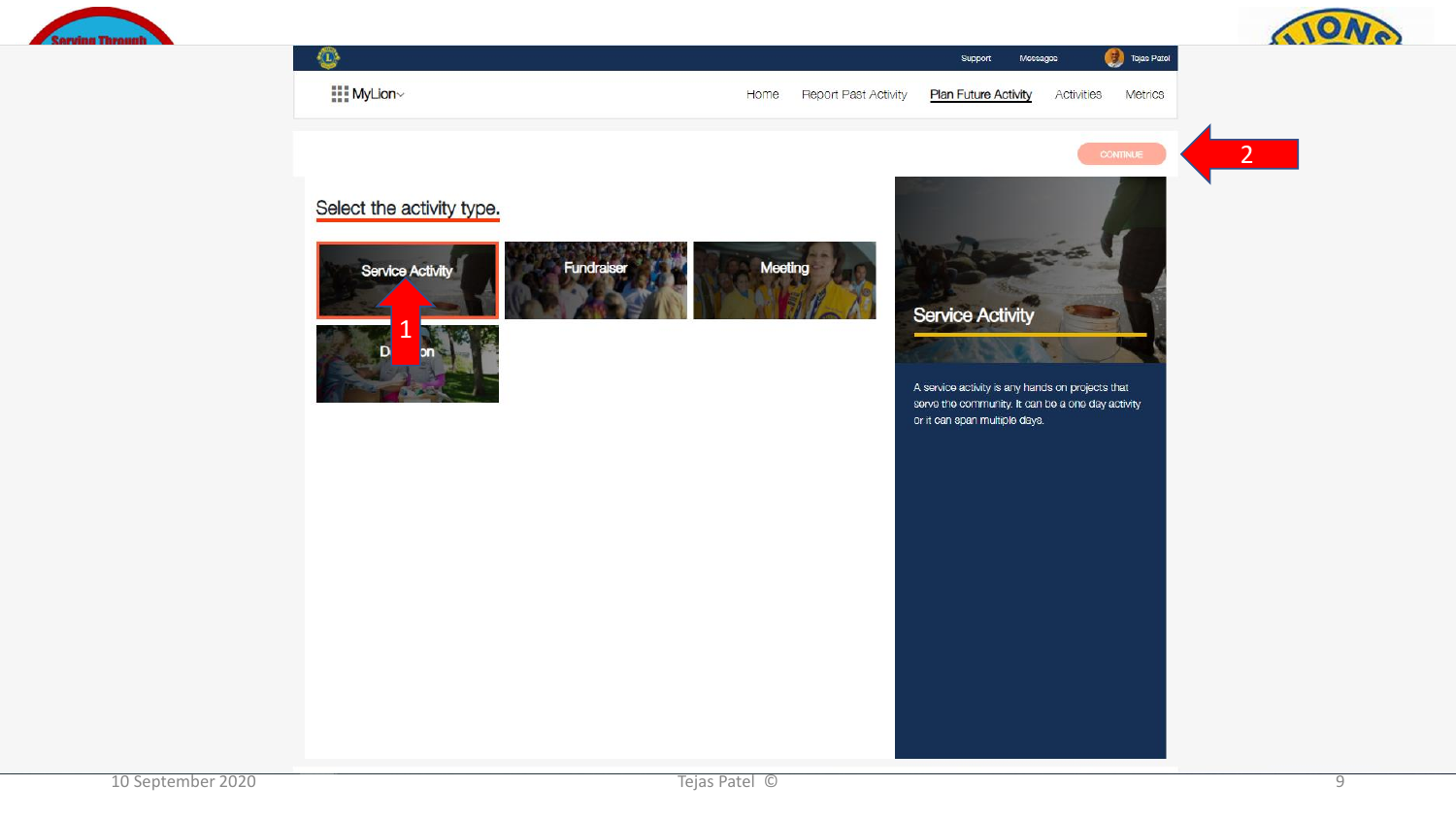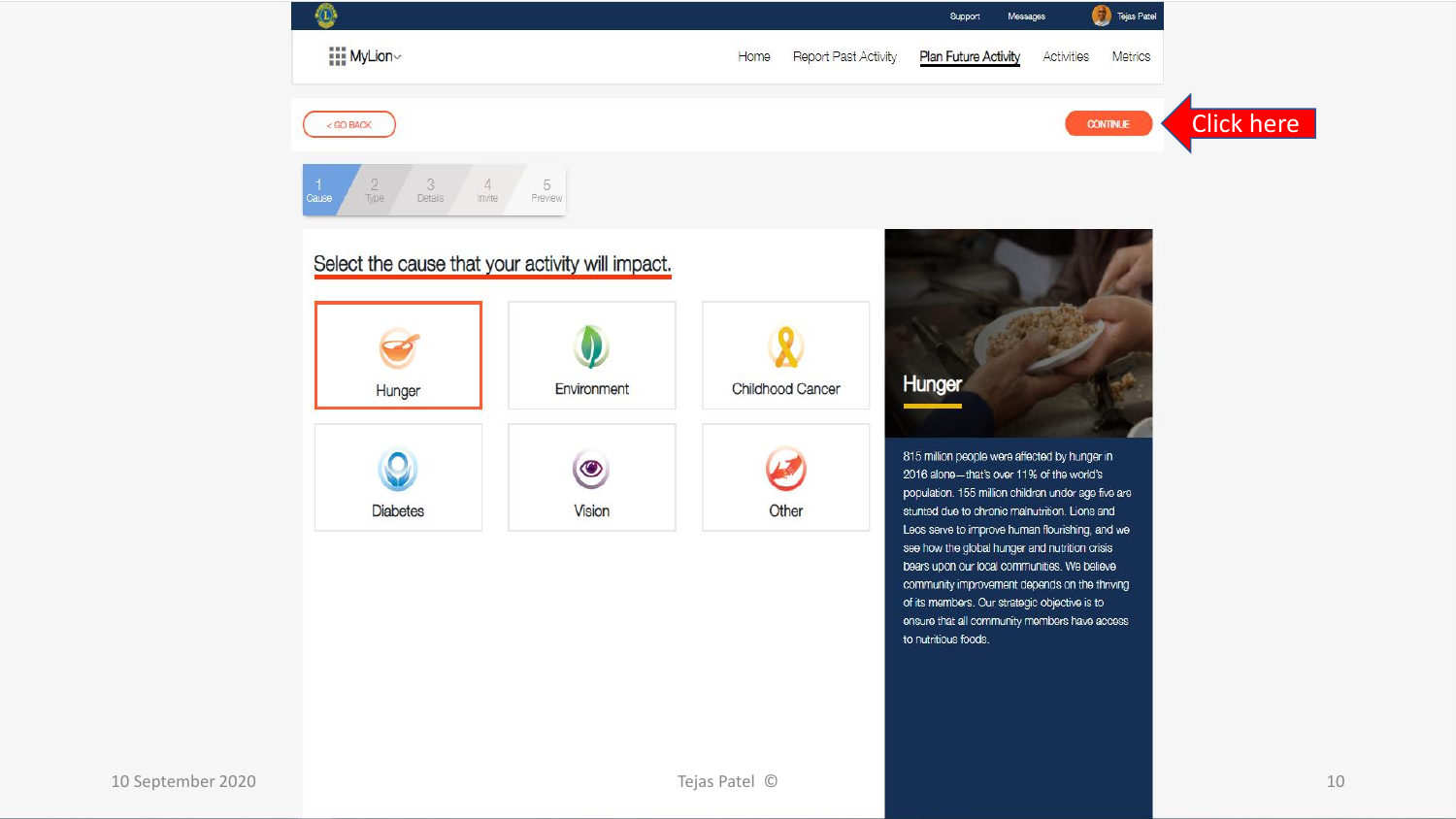



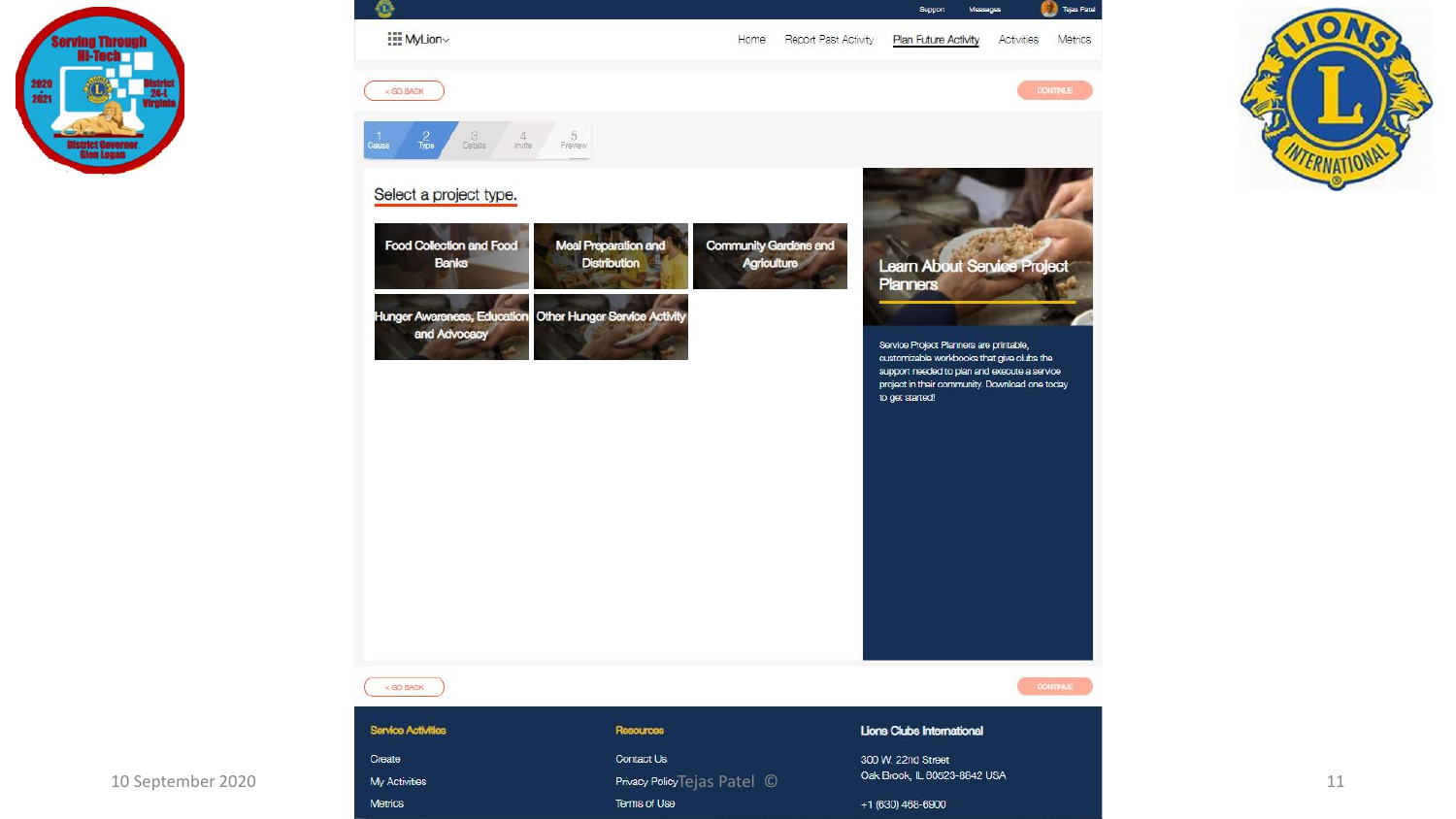

| ⊕                   |                                                                                                                                                                            |                                                | Support<br>Messages                                                                      | Tejas Pata            |          |
|---------------------|----------------------------------------------------------------------------------------------------------------------------------------------------------------------------|------------------------------------------------|------------------------------------------------------------------------------------------|-----------------------|----------|
| hrough              | $\prod_{i=1}^{n+1}$ MyLion $\sim$                                                                                                                                          | Report Past Activity<br>Home                   | Plan Future Activity                                                                     | Activities<br>Metrics | 1.10     |
| 淵                   | $<$ GO BACK                                                                                                                                                                |                                                |                                                                                          | <b>CONTINUE</b>       |          |
| $\frac{1}{2}$ Cause | $\frac{2}{\text{Type}}$<br>$3\atop\text{Dstants}$<br>$\frac{5}{P}$<br>invite                                                                                               |                                                |                                                                                          | $\times$              | INTERNAT |
|                     | 1. Activity Details                                                                                                                                                        | <b>USE DEFAULT IMAGE</b><br>Edit Current Image |                                                                                          |                       |          |
|                     | Activity Level                                                                                                                                                             |                                                |                                                                                          |                       |          |
|                     | Club District<br>Multiple DistrictDistrict                                                                                                                                 |                                                |                                                                                          |                       |          |
|                     | District 24 L                                                                                                                                                              |                                                | <b>Other Hunger Service Activity</b>                                                     |                       |          |
| Club                | ALEXANDRIA LINCOLNIA                                                                                                                                                       |                                                |                                                                                          |                       |          |
|                     | $\checkmark$                                                                                                                                                               |                                                | WHAT YOU WILL ACHIEVE                                                                    |                       |          |
|                     | Activity Name *                                                                                                                                                            |                                                | 1. Raise awareness and provide education for<br>the community about the risks associated |                       |          |
|                     |                                                                                                                                                                            |                                                | with Type 2 diabetes                                                                     |                       |          |
|                     | Signature Activity?                                                                                                                                                        |                                                | <b>DURATION</b>                                                                          |                       |          |
|                     | What is a signature activity?                                                                                                                                              |                                                | <b>Event Duration:</b><br><b>Expected Planning Time:</b>                                 |                       |          |
|                     | A signature activity is a recurring activity which represents<br>$\Omega$<br>the identity and /or specialization of the organizing olub,<br>district or multiple district. |                                                |                                                                                          |                       |          |
|                     | Place name                                                                                                                                                                 |                                                | Download the Full Planning Guide                                                         |                       |          |
|                     |                                                                                                                                                                            |                                                |                                                                                          |                       |          |
|                     | Address or Place *                                                                                                                                                         |                                                |                                                                                          |                       |          |
|                     |                                                                                                                                                                            |                                                |                                                                                          |                       |          |
|                     | Time 8:00 AM<br>Start Date *                                                                                                                                               |                                                |                                                                                          |                       |          |
|                     | $\boxed{iii}$ Time 5:00 PM<br>End Date *                                                                                                                                   |                                                |                                                                                          |                       |          |
|                     | Activity Description *                                                                                                                                                     |                                                |                                                                                          |                       |          |
|                     | Add a description of your activity to help your team<br>members get prepared.                                                                                              |                                                |                                                                                          |                       |          |
|                     | Please enter the missing information.                                                                                                                                      |                                                |                                                                                          |                       |          |
|                     |                                                                                                                                                                            |                                                |                                                                                          |                       |          |
|                     | 2. Privacy Settings                                                                                                                                                        |                                                |                                                                                          |                       |          |
| 10 September 2020   | Who can see this?                                                                                                                                                          | Tejas Patel ©                                  |                                                                                          |                       |          |

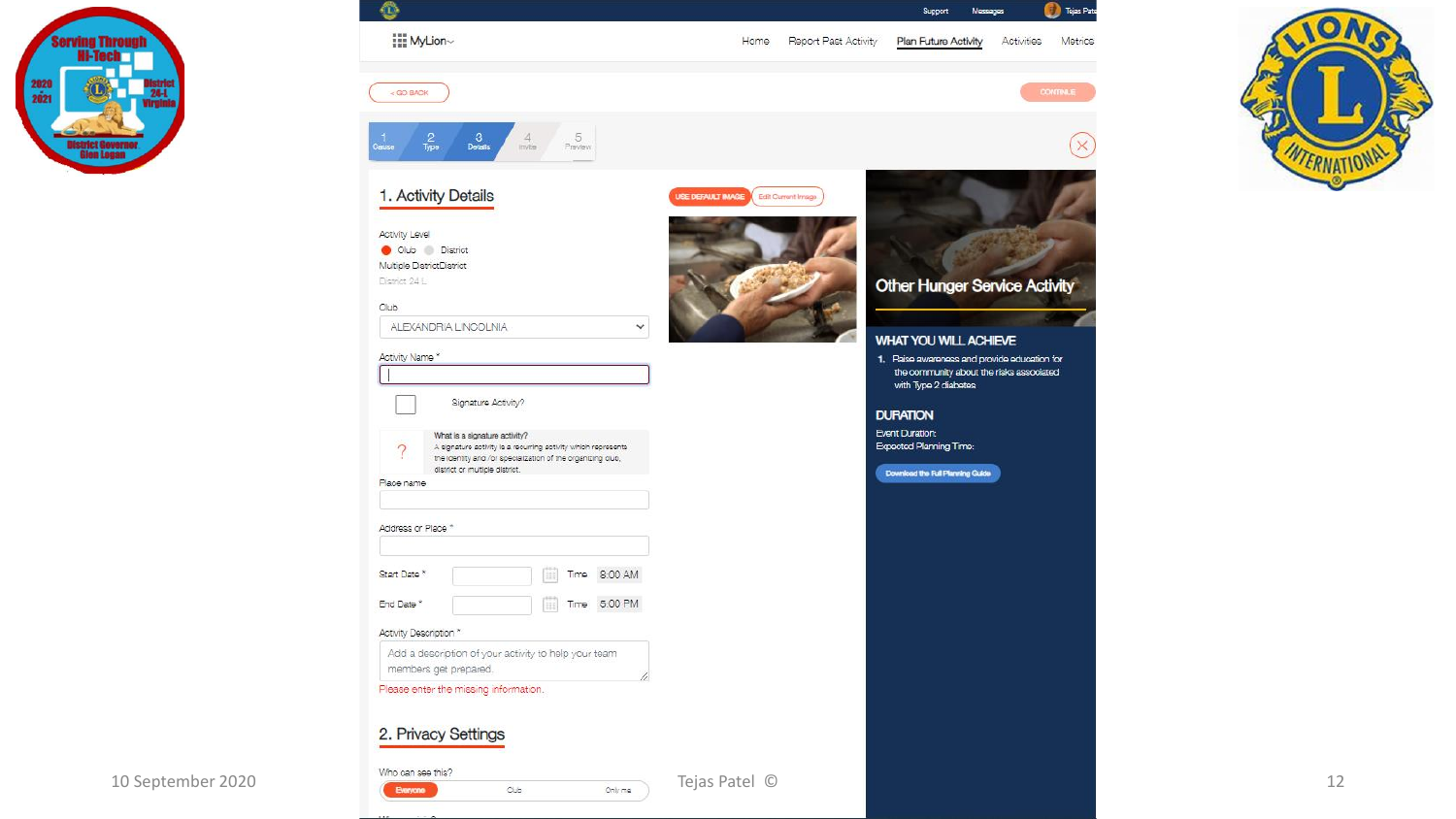



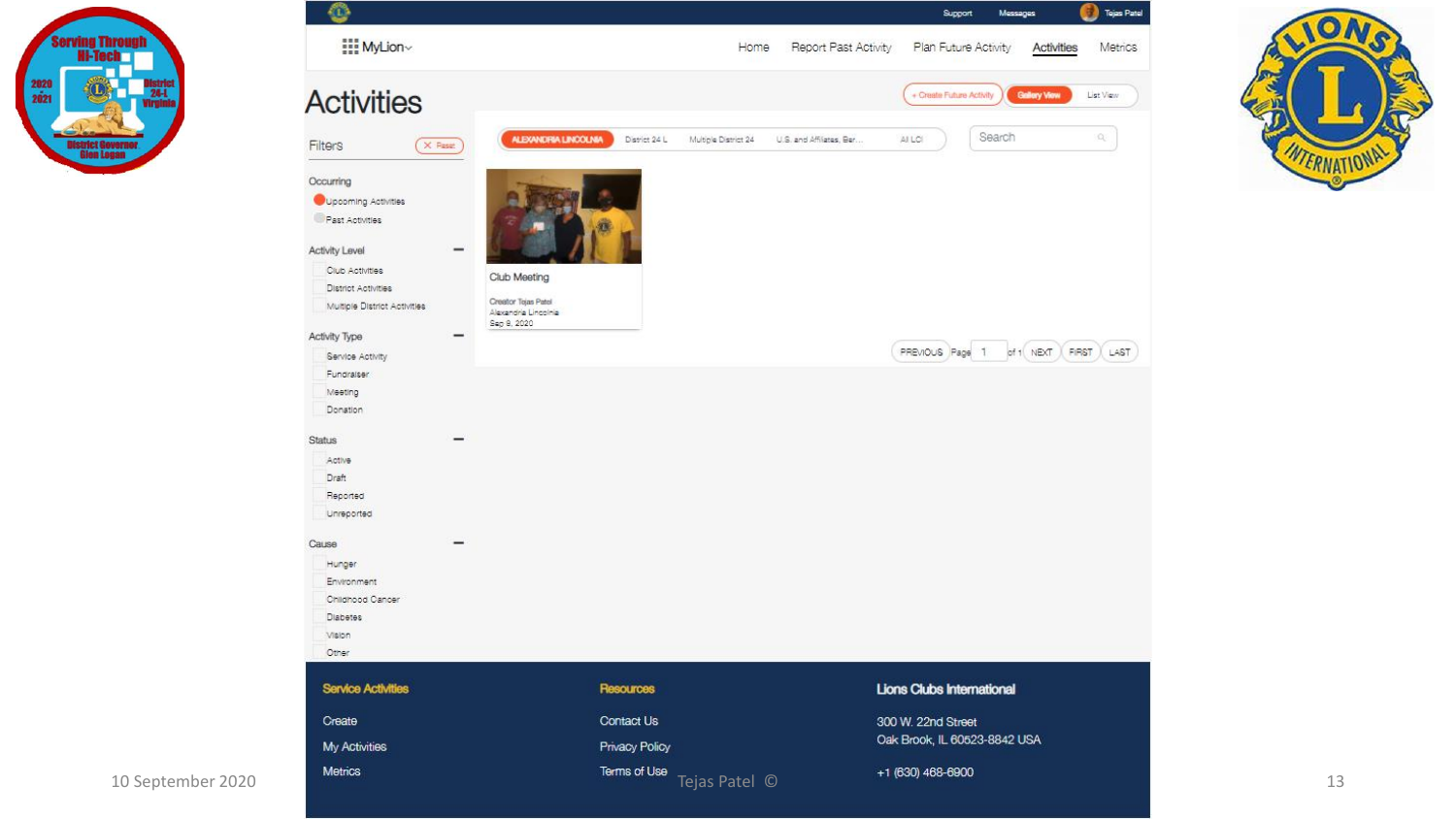



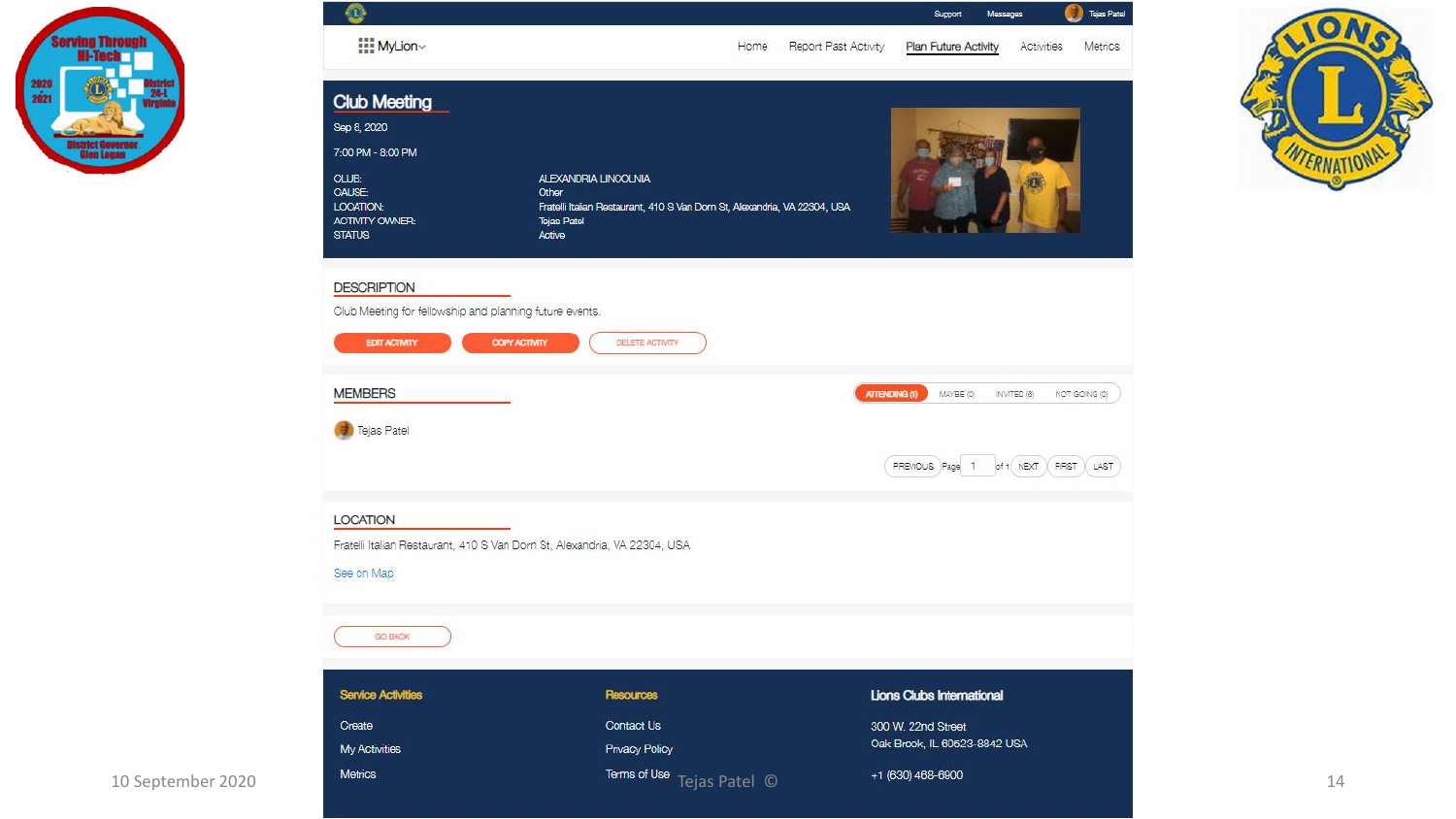

### Summary



- Introduction
- Why MyLion?
- Purpose/Goals
- Sample Entries
- Recap
- Q&A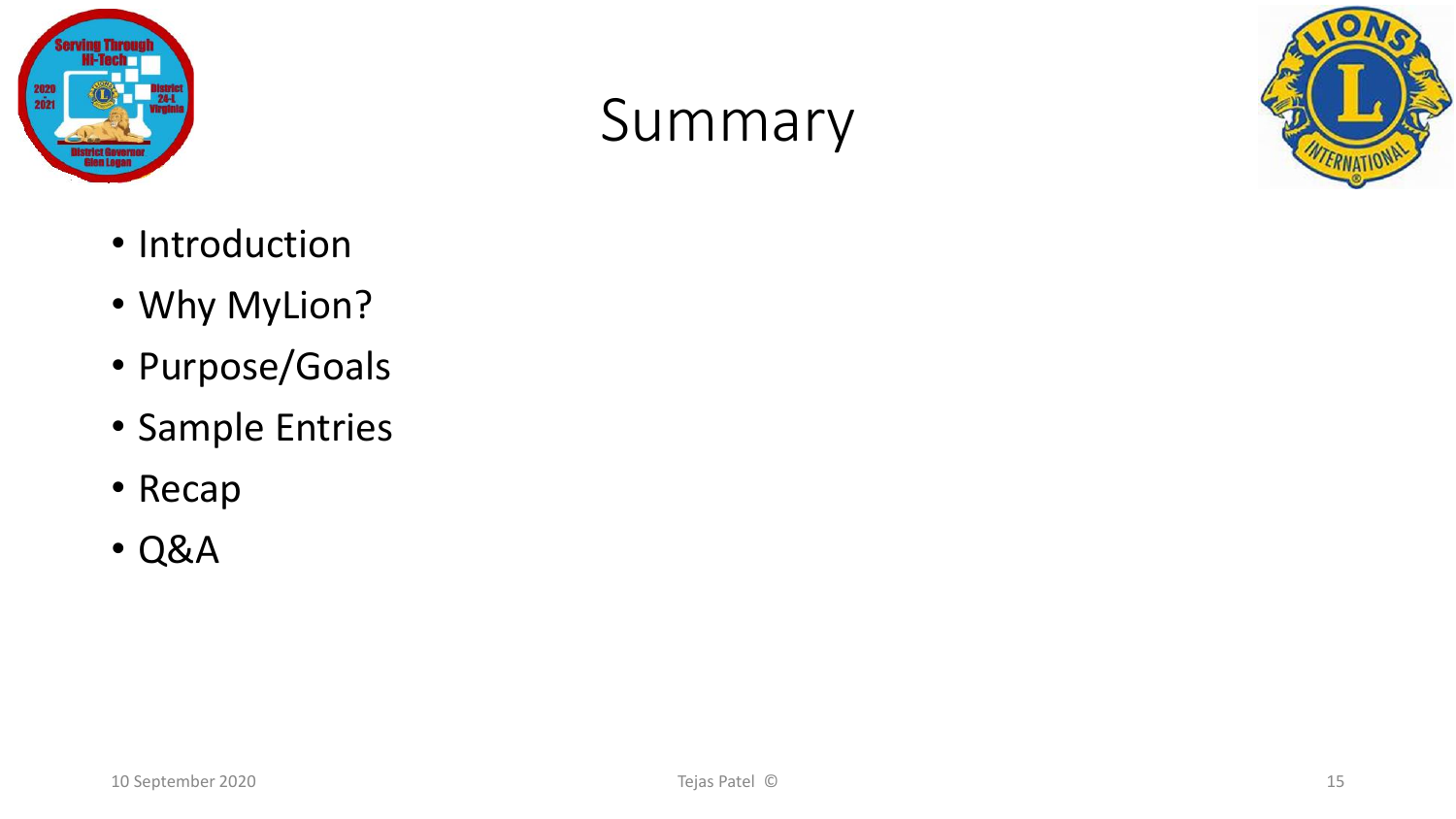

## Practical Application



- Different examples
	- Activity
	- Meetings